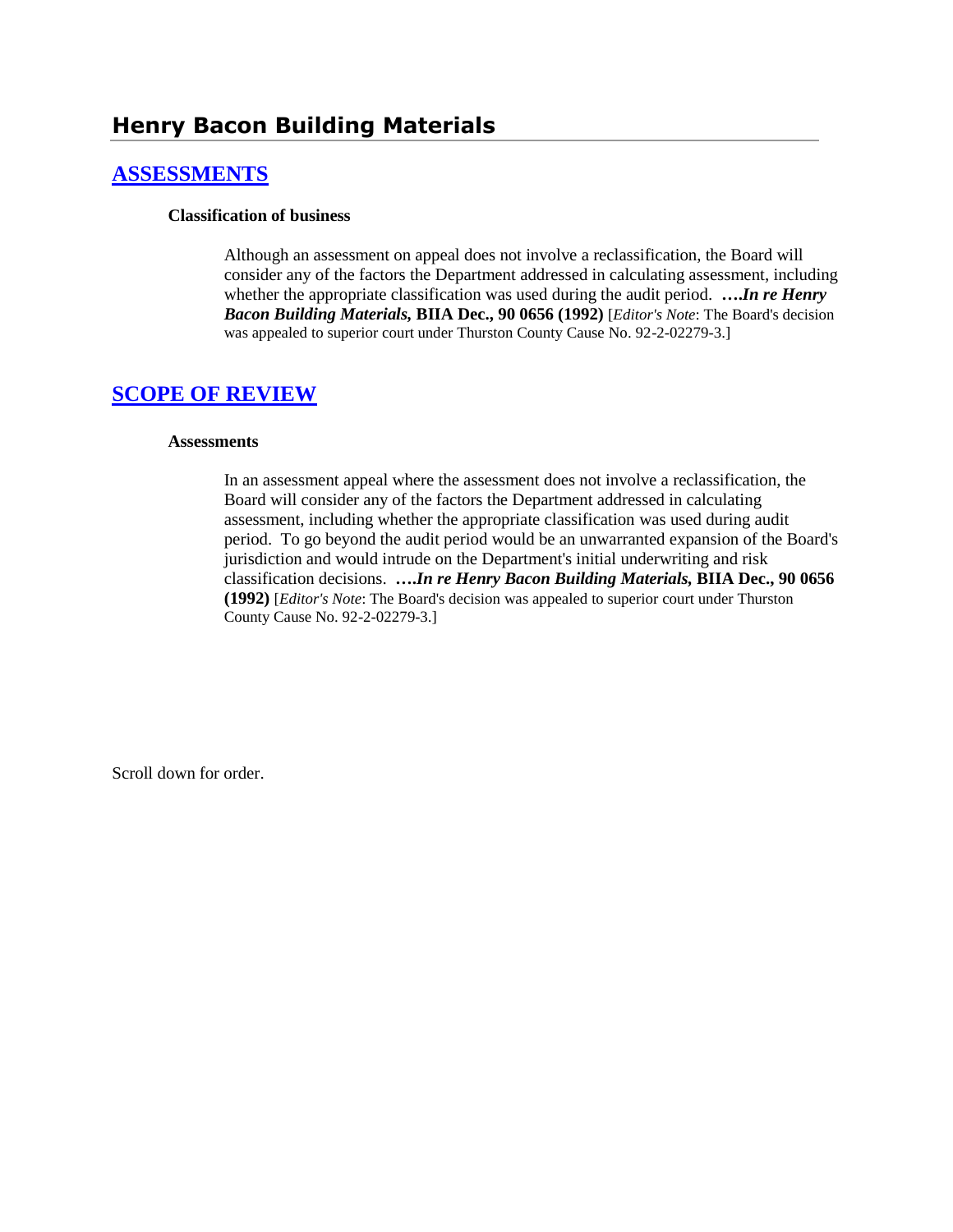#### **BEFORE THE BOARD OF INDUSTRIAL INSURANCE APPEALS STATE OF WASHINGTON**

**)**

**IN RE: HENRY BACON BUILDING MATERIALS, INC.**

**) DOCKET NO. 90 0656**

**FIRM NO. 195, 27-00 ) DECISION AND ORDER**

APPEARANCES:

Firm, Henry Bacon Building Materials, Inc., by Lane, Powell, Spears, Lubersky, per Ralph C. Pond and Neil Cable

Department of Labor and Industries, by Francis Romero, Manager, Classification Development Section; The Office of the Attorney General, per Shawn Ruth, Legal Examiner, Kim Studeman, Paralegal, and Elizabeth Berns, Law Clerk, and Penny Allen, Maureen Mannix, Kristian F. Kofoed, Jeffrey P. Bean, and Byron L. Brown, Assistants

This is an appeal filed by the firm, Henry Bacon Building Materials, Inc., on February 5, 1990 from a Notice and Order of Assessment of the Department of Labor and Industries dated January 8, 1990. Notice and Order of Assessment No. 77975 assessed taxes due the State Fund accruing between July 1, 1987 and December 31, 1987, and January 1, 1989 through March 31, 1989, in the amount of \$ 21,580.54, and demanded payment of the assessed amounts. **AFFIRMED**.

## **PROCEDURAL AND EVIDENTIARY MATTERS**

Pursuant to RCW 51.52.104 and RCW 51.52.106, this matter is before the Board for review and decision on a timely Petition for Review filed on behalf of the Department of Labor and Industries to a Proposed Decision and Order issued on January 14, 1992 which reversed the Department's Notice and Order of Assessment dated January 8, 1990, and remanded the matter to the Department with direction to classify wholesale and retail operation of Henry Bacon Building Materials, Inc. under Classification 6309 and to re-compute the assessment of industrial insurance premiums for the three-year period preceding January 8, 1990. The Board has reviewed the evidentiary rulings in the record of proceedings and in the Proposed Decision and Order and finds that n prejudicial error was committed and said rulings are hereby affirmed.

### **DECISION**

While in its broadest sense we agree with our industrial appeals judge's statement of the issue presented by this appeal, we are limited to consider this issue in context of the Notice and Order of

1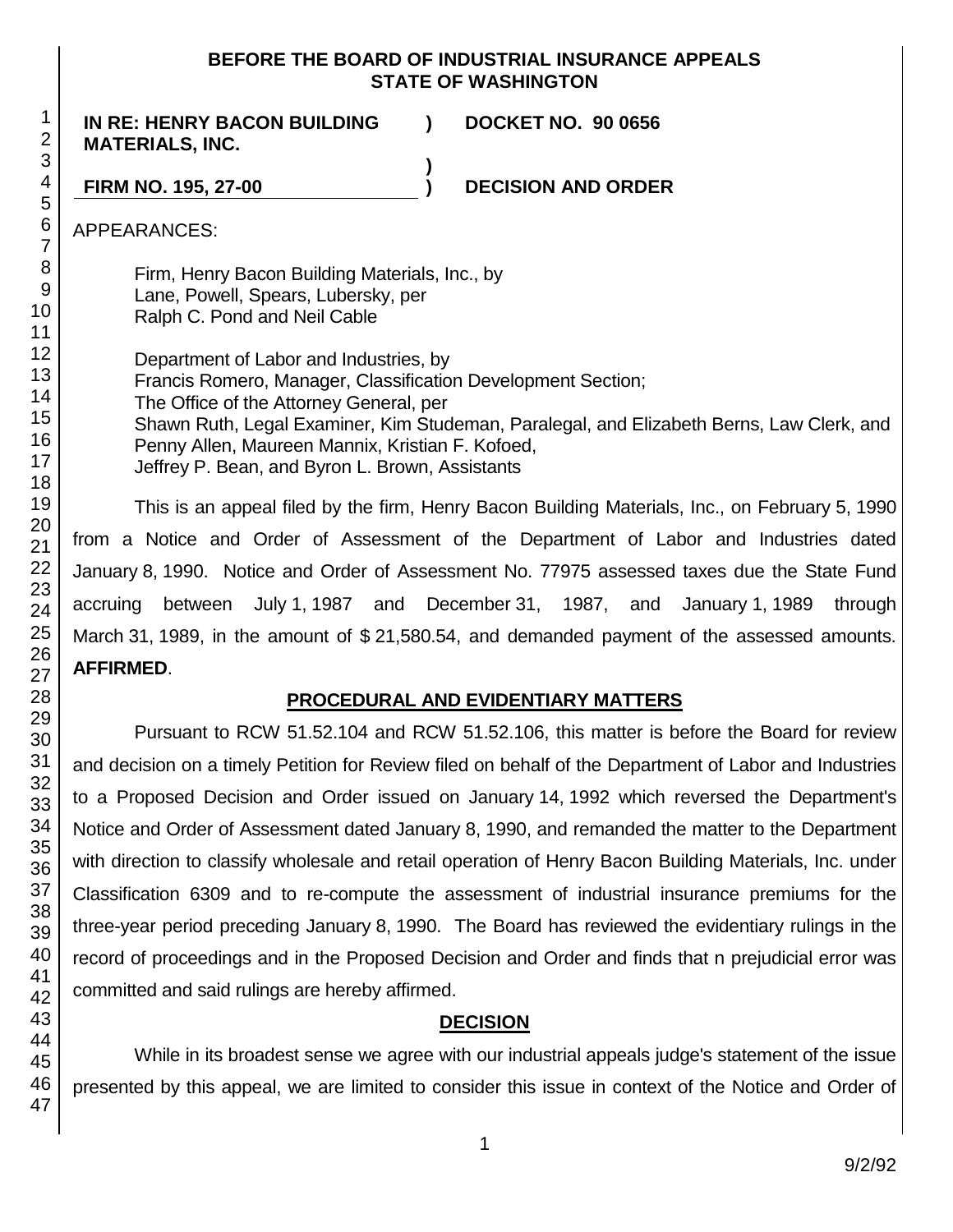Assessment which is the subject of this appeal. Notice and Order of Assessment No. 77975 concerns assessment of industrial insurance taxes for the periods of July 1, 1987 through December 31, 1987 and January 1, 1989 through March 31, 1989. Our jurisdiction to consider the appropriateness of these assessments and the risk classifications upon which the assessments were based is limited to the period covered under the Notice and Order of Assessment. We do not have jurisdiction to consider the assessment of premiums or the classification of Henry Bacon Building Materials, Inc. for any periods other than those covered specifically in the Notice and Order of Assessment and certainly for no period following March 31, 1989. The audit which gave rise to the Notice and Order of Assessment currently on appeal covered the third and fourth quarters of 1987 and the first quarter of 1989. For these periods the Department assessed additional premiums in the amount of \$21,580.54. The additional premiums which were assessed did not address classification of Henry Bacon Building Materials, Inc. as a single enterprise, but rather addressed under-reporting of certain hours by means of the use, during 1989, of Class 4904, clerical office workers. The audit required those workers with clerical duties to be included under Class 6309, hardware stores, electrical hardware dealers, and garden supplies stores. As the latter class specifically includes clerical, office and sales personnel, it was not proper for these personnel to be reported separately in Class 4904. Accordingly, with the exception of the hours incorrectly reported under Class 4904, which should have been reported under Class 6309, the Department has assessed premiums during the periods covered under the Notice and Order of Assessment in accordance with the classifications reported on the employer's own quarterly reports. The Department's audit corrected only that portion of the employer's reporting scheme that utilized Class 4904. Otherwise, Henry Bacon was allowed, during the audit period in issue, to report some of its retail personnel under Class 6309, hardware stores, and others under Class 1103, lumber yards.

On July 1, 1989, subsequent to the periods covered by the Notice and Order of Assessment, the Department apparently determined that Class 6309 was not appropriate for any of the business conducted by Henry Bacon Building Materials, Inc., and apparently required it to report prospectively, for its entire business enterprise, under Class 1103, lumber yards and building material dealers. Prior to this time at least a portion of Henry Bacon's business had been conducted under a separate entity owned by Henry Bacon, but operated independently, and known as Northwest Builders. Those employees were properly reported under Classification 6309. Northwest Builders merged with Henry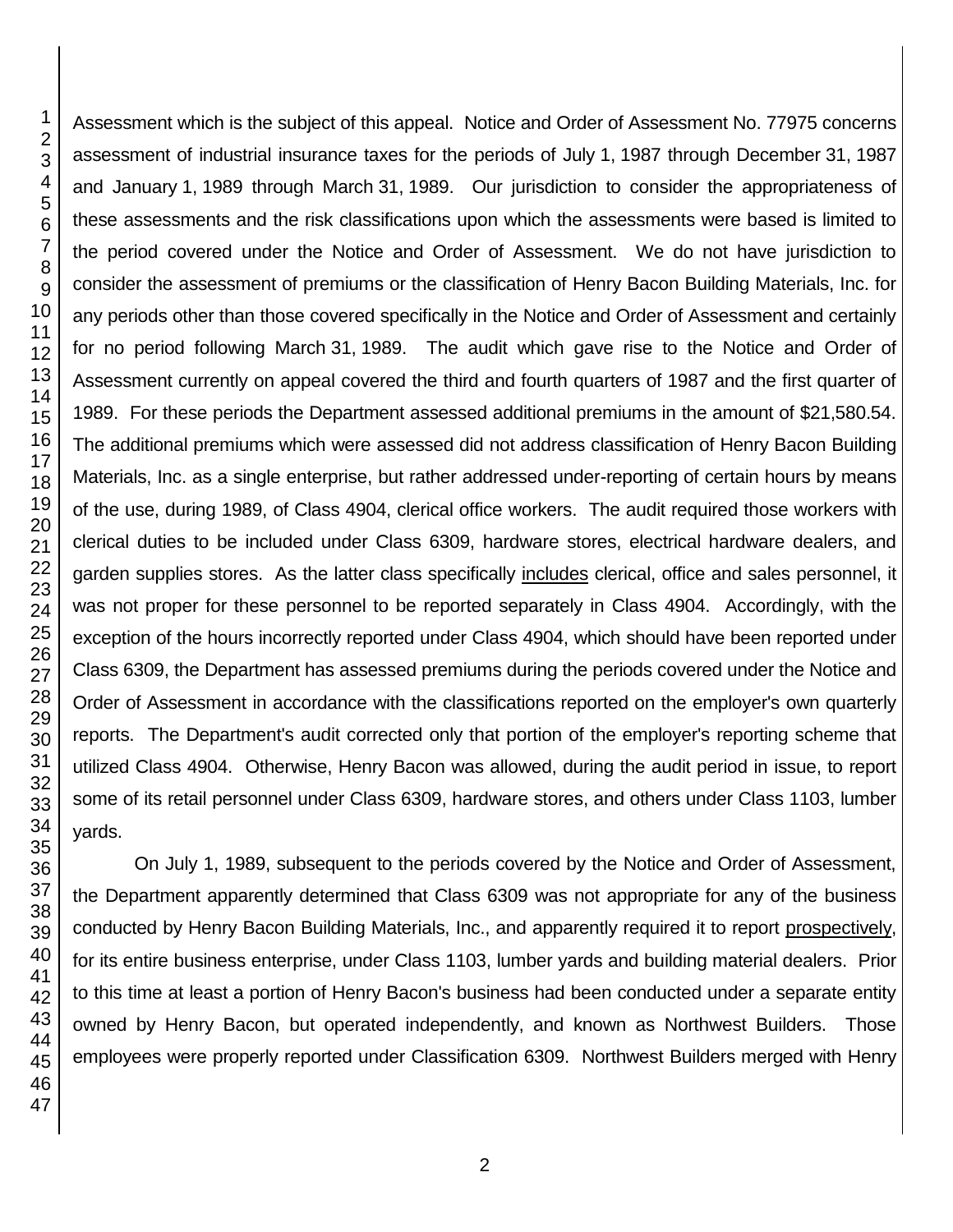Bacon, becoming a single enterprise. As a single enterprise the Department concluded that Henry Bacon should continue to report in Class 1103 and that it could no longer use Class 6309.

By this appeal the employer, Henry Bacon, is challenging its classification under Class 1103 as a lumber yard or building material dealer and contending that its entire operation, both for the period of the audit and into the future, should be classified under Class 6309, as a hardware store. It is Henry Bacon's contention that the nature of its enterprise is no longer described by Class 1103, lumber yard, and to the extent that the Department determined that Class 1103 is proper, it is in error. Henry Bacon wants those workers assigned to Class 1103 for the period of the audit to be reclassified under Class 6309 which would have the effect of reducing the retroactive premiums owed. The principal thrust of the arguments advanced on behalf of Henry Bacon is that there exists no current classification which accurately describes its business as it has developed in recent years, and under WAC 296-17-360 a classification should be assigned by analogy after considering both process and hazard. If just process and hazard are considered, Henry Bacon contends that its operation is most analogous to the types of business classified under Class 6309 which includes hardware stores, electrical hardware dealers, and garden supply stores, among others. WAC 296-17-704.

The Department of Labor and Industries has raised objection to the jurisdiction of the Board to determine the proper classification of Henry Bacon, as the assessment on appeal does not involve a reclassification. We disagree with the Department's interpretation and are confident that once an assessment has been issued we have jurisdiction to consider any of the factors which gave rise to that assessment, including the appropriate classification of the business covered by the assessment. If the Department has incorrectly classified Henry Bacon during the periods covered by the audit leading to the Notice and Order of Assessment, we have the authority to reclassify the firm appropriately. The Department raises another contention, with which we agree, that only the classification of Henry Bacon Building Materials during the period covered by the Notice and Order of Assessment is at issue in this appeal. As the Notice and Order of Assessment deals with the specific audit period of July 1, 1987 through December 31, 1987 and January 1, 1989 through March 31, 1989, we are limited to determining the appropriate classification for the employer during that period. We will not consider a prospective classification which goes beyond the audit period. This would be an unwarranted expansion of our jurisdiction as a quasi-judicial reviewing tribunal, and would intrude on the administrative duties of the Department's employer services division in making initial underwriting and risk classification decisions.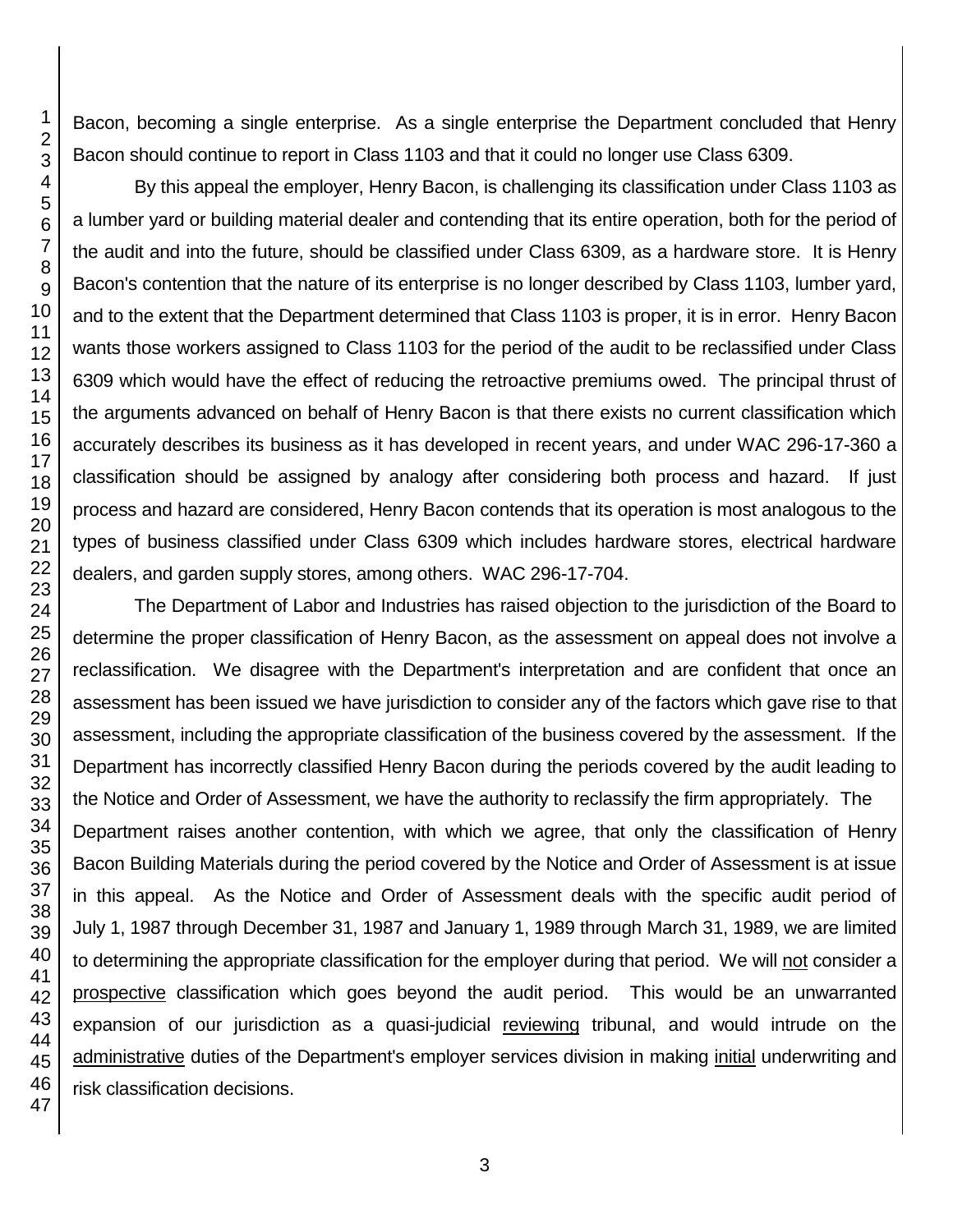The bulk of the evidence presented on behalf of the employer was devoted to establishing the appropriate classification of its business based upon analogy. WAC 296-17-360 provides that this shall be done by comparing the process and hazard involved in the employer's operation with the process and hazard involved in various classifications. Based upon that comparison, a classification would be selected and assigned which described operations involving similar process and hazard. If this type of comparison were appropriate, the employer's activities might very well fall within either Class 1103 or Class 6309. This argument advanced on behalf of the employer, however, begs the question, as the Department's evidence convinces us that it is unnecessary to utilize analogies because there is a classification which describes the employer's principal business during the period in issue.

As pointed out in the employer's evidence, there are similarities between Henry Bacon, Pay 'N' Pak, and the Home Club in the manner in which they conduct their businesses and the type of products that they offer to the public. But there are significant differences which are more convincing when compared to the similarities. Careful review of the record convinces us that Henry Bacon has, as its principal activity, the sale of lumber and building materials. While also selling a number of hardware items, it is clear that the principal business activity is as a lumber yard and building material dealer. Pay 'N' Pak and the Home Club, on the other hand, principally sell hardware items and only incidentally sell lumber and building materials. The record establishes that Pay 'N' Pak, which is classified under Class 6309, has extensive inventories of electrical supplies and hardware, and garden supplies, items which are specifically described in that classification and which are not sold, or are only sold in limited quantities, by Henry Bacon. We believe the Department has acted correctly and classified Henry Bacon Building Materials, Inc. in accordance with the provisions of WAC 296-17- 310(2) and (7), WAC 296-17-380, and WAC 296-17-390. Because a specific classification exists, WAC 296-17-538, Classification 1103, which describes the principal activity and business enterprise of the employer, assignment of classification by analogy under WAC 296-17-360 is not appropriate or relevant.

We wish to comment that, while we cannot provide the employer with the relief requested under the guise of deciding this appeal, we do recognize the marketing changes that have taken place in recent years in the "home improvement" business. That is rather obvious from simple day-to-day observance of these enterprises at various business districts and shopping malls. The similarities that exist between the business conducted by Henry Bacon and those conducted by others such as Home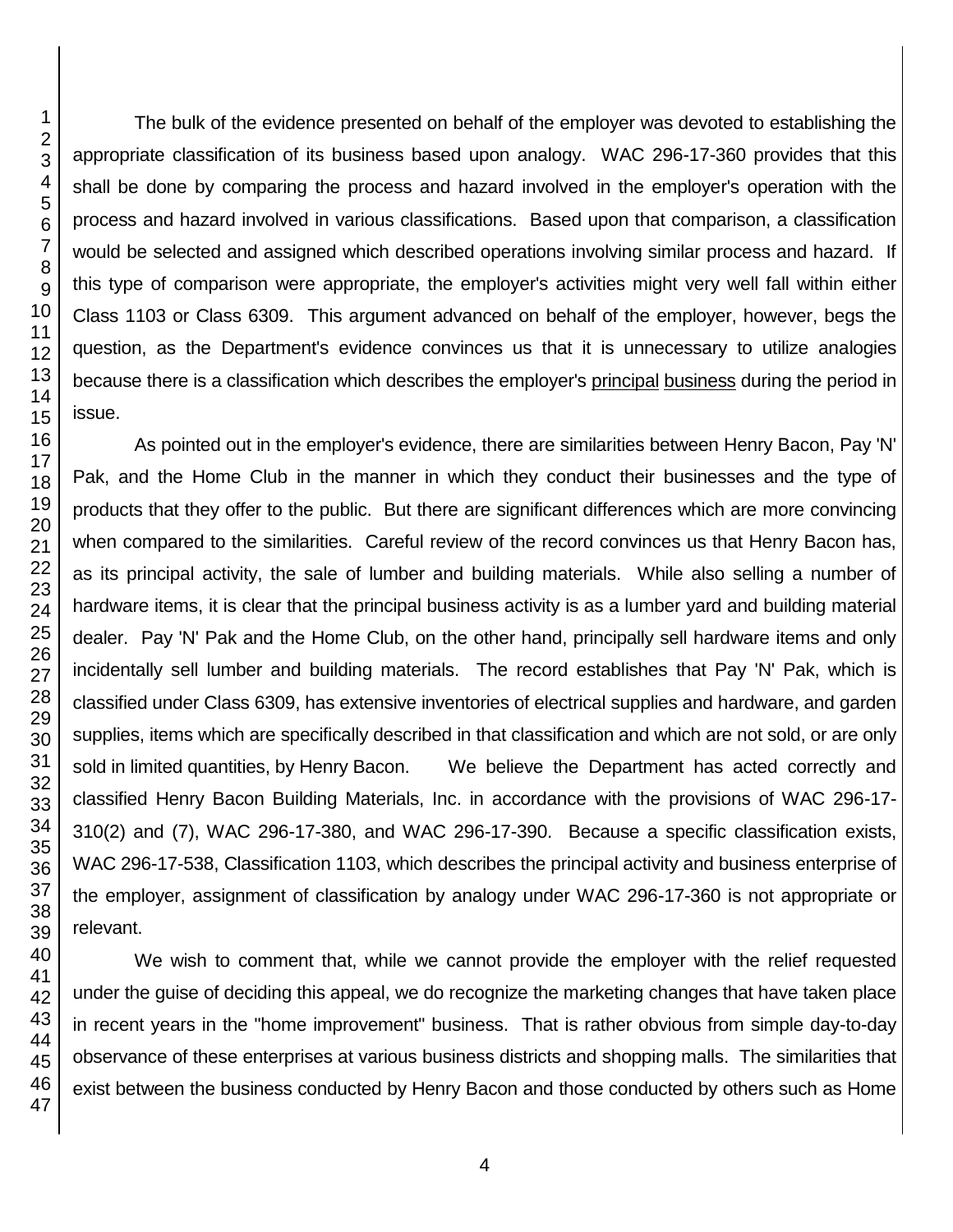Base and Pay 'N Pak are noticeable. On the other hand, the marketplace still contains many businesses operating in the more traditional mode, immediately discernible as a "hardware store" or as a "lumber yard". As a reviewing body, we are not in a position, in the first instance, to alter the risk classifications which have been established by the Department. However, the Department has the right and authority to do so, and to establish new classifications in light of changes in business activities over time which may affect their degree of hazard. RCW 51.16.035. In light of the rapid growth of the "super market" type of home improvement centers, it may be appropriate for the Department and its Classification Development Section to consider establishing a classification applying to this type of comprehensive "everything for the home" business enterprise.

After consideration of the Proposed Decision and Order, the Petition for Review filed thereto on behalf of the Department of Labor and Industries, and the Employer's Response to Petition for Review, and a careful review of the entire record before us, we are persuaded that in this particular case under the existing classifications and rules, the Department's Notice and Order of Assessment is correct and must be affirmed.

Proposed Finding of Fact No. 1 and proposed Conclusion of Law No. 1 are hereby adopted as this Board's final finding and conclusion. In addition, the Board enters the following finding and conclusions:

## **FINDINGS OF FACT**

2. During the periods July 1, 1987 through December 31, 1987, and January 1, 1989 through March 31, 1989, Henry Bacon Building Materials, Inc. was engaged principally in business as a lumber yard and building materials dealer. During these periods the sale of hardware items was incidental to their principal business activity as a lumber and building materials dealer.

#### **CONCLUSIONS OF LAW**

- 2. The nature of the business of Henry Bacon Building Materials, Inc., as existing during the audit period here in issue, is described by a specific classification and is appropriately classified as a lumber yard or building materials dealer within the meaning of WAC 296-17-538, Classification 1103.
- 3. The Notice and Order of Assessment No. 77975, issued by the Department of Labor and Industries on January 8, 1990 assessing taxes due the State Fund accruing between July 1, 1987 and December 31, 1987, and January 1, 1989 through March 31, 1989, in the amount of \$ 21,580.54 and which demanded payment of that amount, is correct and is hereby affirmed.